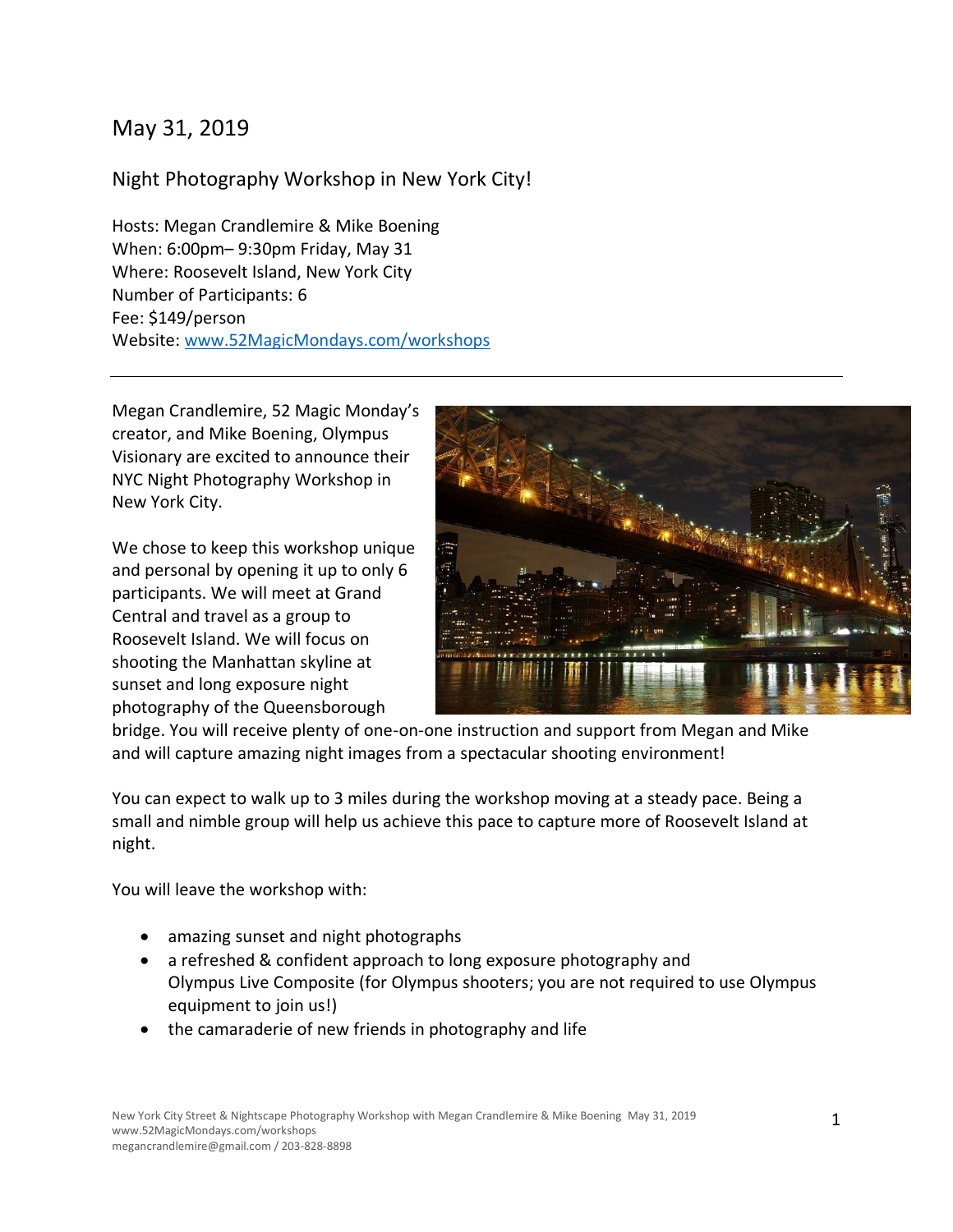As always, workshops provide so much more than just how to capture images. They provide you time to devote solely to your passion. When this is accomplished you realize the potential of your creativity! Our supportive group environment will further magnify your originality.

# **Itinerary**

Pre-Workshop Online Meet & Greet:

About a week before the workshop, we will gather at an online Google hangout for a 30-45 minute meet and greet. Mike & Megan will discuss best practices for night and Live Composite shooting and what to expect during the evening workshop. We end with a short Q & A. Session will be recorded.



Friday, May 30, Itinerary:

6:00pm: Meet at Grand Central 6:30pm – 9:30pm: Sunset and Night shooting on Roosevelt Island

Post-Workshop Online Review:

About 10 days after the workshop, we will gather on a Google hangout for 45 minutes to chat about the workshop and review images. This online event is one of the most important pieces of the workshop, as it will give you the chance to show us what you saw compared to others. We are always amazed at the different ways we see things even though we are all looking at the same area. We will kick back in this session and discuss your selected 5 images with everyone on the video call. It's a no judgment zone and you will find this to be the best way to keep that workshop magic going after we have left New York. Session will be recorded.

What's Included:

Pre-Workshop Online Meet & Greet Evening of fabulous sunset and night shooting Subway/tram/Uber fees Post-Workshop Online Group Discussion & Review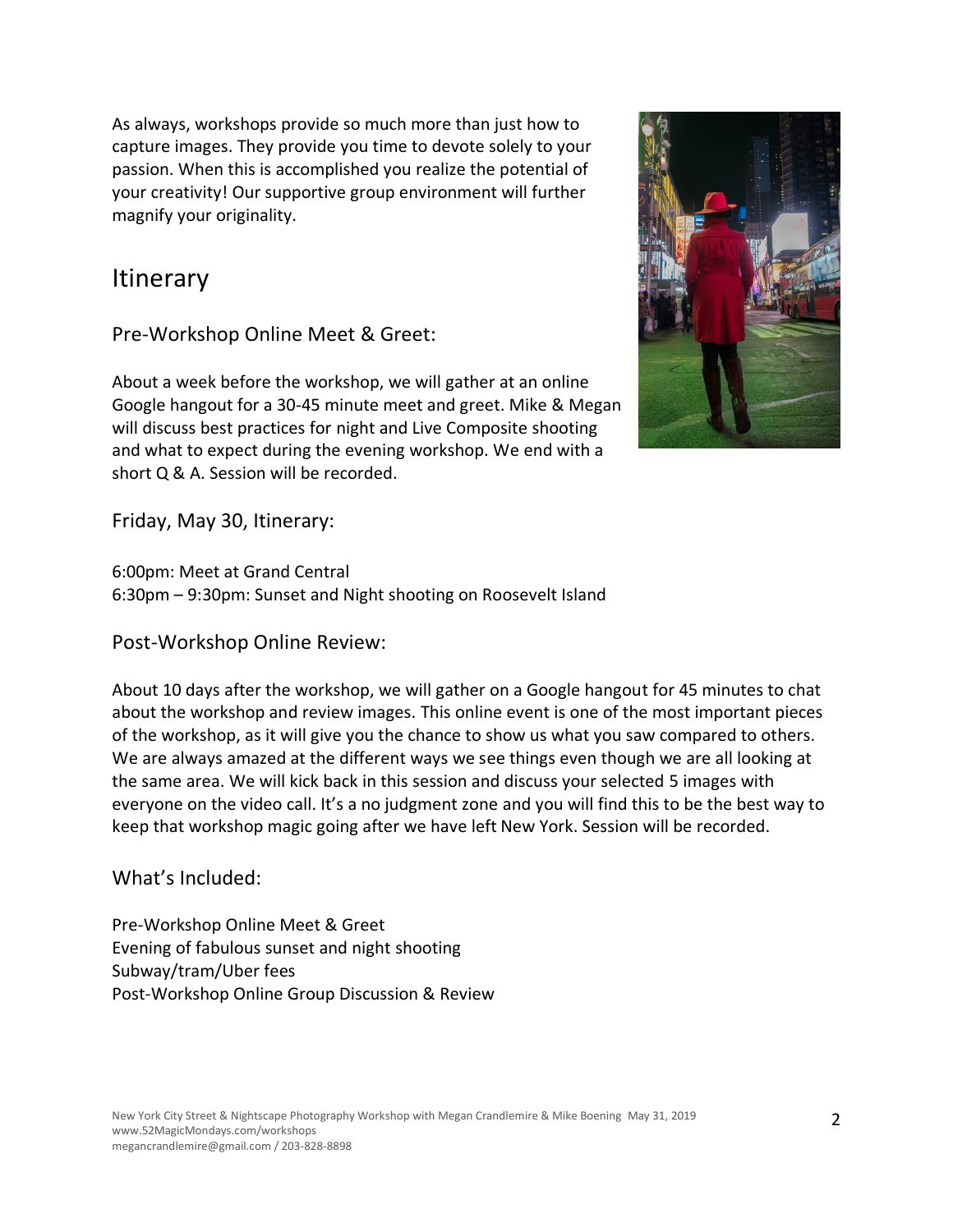What's Not Included:

Hotel and meals are not included in the workshop fee. Mike & Megan are staying at the Fairfield Inn & Suites by Marriott Downtown/World Trade Center area. You are not required to stay at this hotel, however it will be "home base" for the **[Saturday/Sunday workshop](https://www.52magicmondays.com/new-york-city-spring-2019-workshop)** which follows the Friday night workshop. Fairfield Inn & Suites by Marriott (Downtown/World Trade Center Area) 100 Greenwich Street New York, NY 10006 [www.marriott.com](http://www.marriott.com/)

How to Sign Up!

Visit <https://www.52magicmondays.com/nyc-night-photography-workshop> to sign up. There are only 6 slots available. Please see our FAQ below for questions about payment, refund policy, what to bring, etc.

Email [megancrandlemire@gmail.com](mailto:megancrandlemire@gmail.com) with any questions.

We reserve the right to cancel the workshop because of weather. In the event that the workshop is canceled, you will receive a full refund of the cost of the workshop.

We can't wait to see you May 30, 2019 in New York!!

~ Megan & Mike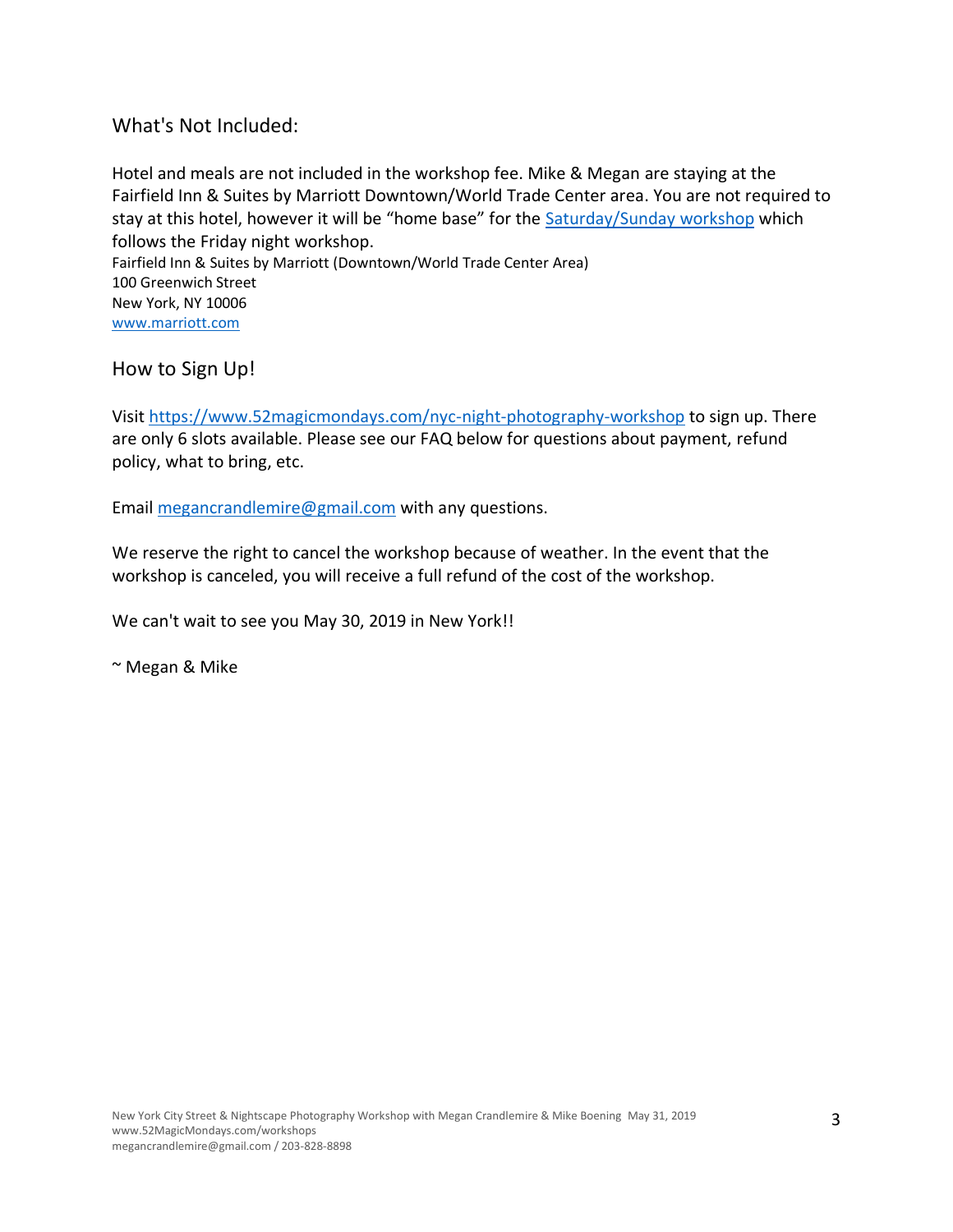# Frequently Asked Questions

### Where should I stay?

If you decide to stay in the city Friday night, our home base area will be: Fairfield Inn & Suites by Marriott (World Trade Center Area) 100 Greenwich Street New York, NY 10006 www.marriott.com You are not required to stay at this hotel, however it will make your experience easier if you do. Room rates are reasonable for Manhattan.

#### What equipment should I bring?

While photography equipment is a very personal choice, Megan & Mike suggest you bring: One or two camera bodies One to 3 lenses 3 to 4 fully charged batteries & your charger Comfortable bag to carry extra lenses, camera, snacks and water Very comfortable shoes! Tripod for night shooting Your sense of humor and eagerness to explore with friends!

#### Lens Recommendations:

Lens ideal for street photography (such as the Olympus 17mm or 12-40mm) Zoom lens (such as the Olympus 12-40mm, 12-100mm or 40-150mm) Wide angle lens for landscape / night / Live Composite photography (such as the Olympus 7-14mm, or 8mm fisheye)

Watch the Weather Report

Watch the weather forecast for New York City a few days before to get a sense of the clothing you will need. Dressing in layers always works well in the city. It can get cool at night.

How much money should I budget for meals?

We will not be stopping for meals during the Friday night workshop.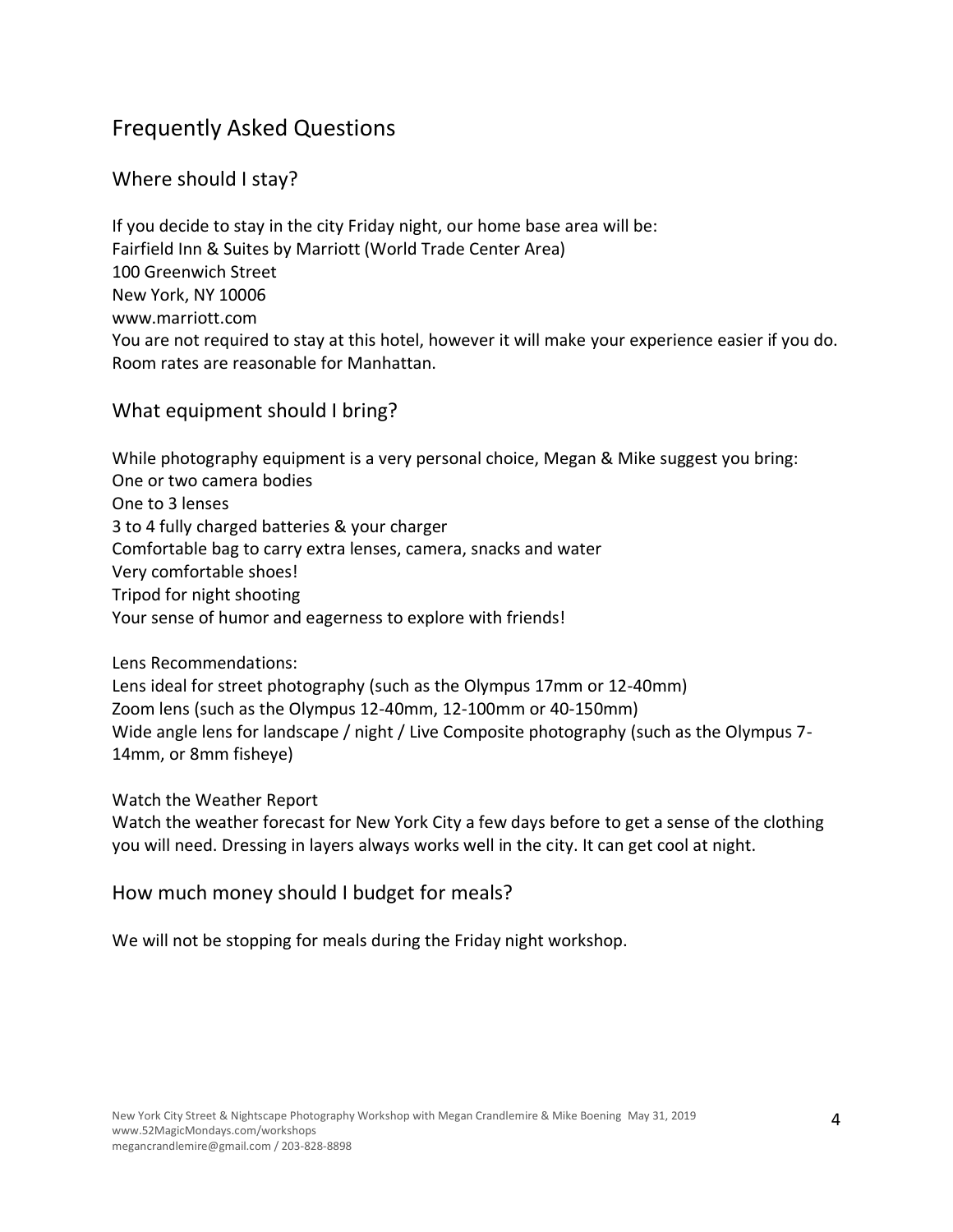### How much money should I budget for the subway/Uber & ferry?

Subway and Uber rides are included in the workshop fee.

#### What if it rains?

The workshop will be cancelled due to inclement weather. We need dry lenses for night shooting on Roosevelt Island. We will hopefully be able to make the call to cancel the night before the workshop.

A full refund will be issued if the workshop is cancelled due to poor weather conditions.

#### Payment, cancellation, and refunds?

To reserve a spot for the photo workshop full payment is required upon registration.

If you are unable or you choose to no longer attend the photo workshop, the following refund schedule will apply:

120 or more days prior to the beginning of the workshop: 100% refund less a \$95 administrative fee.

Less than 120 days prior to the workshop: no refund unless you find someone to take your spot. The administration fee of \$95 applies to all cancelations or transfer of registration.

Cancelation notification is accepted by email.

Leaving a workshop in progress, for any reason, will not result in a full or partial refund.

We reserve the right to cancel a workshop because of weather. In the event that a workshop is canceled, you will receive a full refund of the cost of the workshop.

#### Can someone else attend in my place?

Yes.

Please let us know if you are unable to attend as soon as possible. If you send someone in your place, we will need to confirm that the person understands there will be up to 3 miles of walking.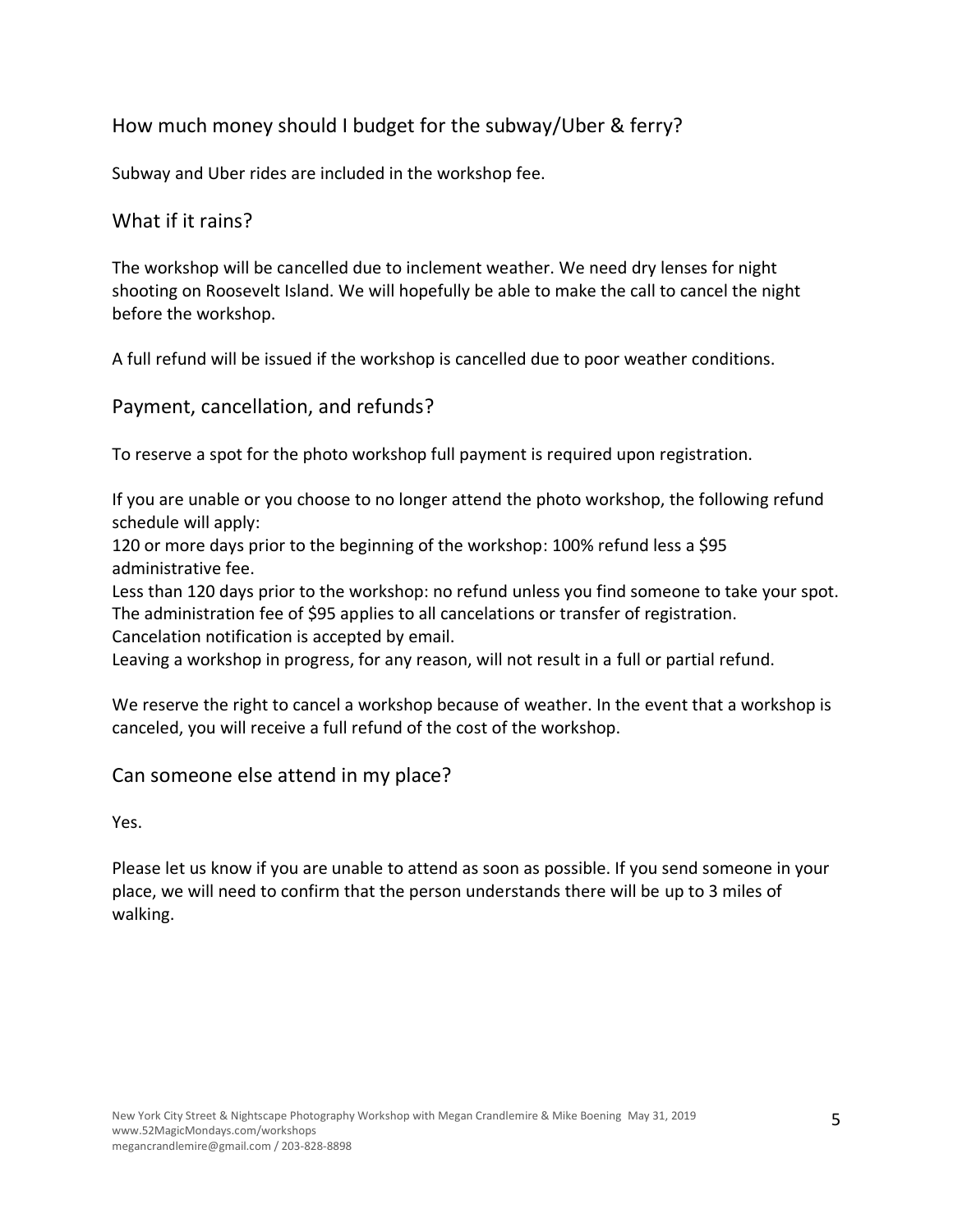#### What happens if I have an emergency during the workshop?

We will collect emergency contact information from you before the workshop begins. The city is full of amazing resources should something urgent come up.

We are not liable should you experience an injury and the workshop will continue should you need to leave for medical reason. Of course we will assist you in getting the help you need. Please bring necessary identification and medical insurance cards with you.

What if I need to leave early?

There are no refunds, or partial refunds, should you need to leave early. We are happy to assist you in making travel arrangements should something unforeseen come up during the workshop requiring you to leave.

Who do I contact with questions?

Please contact Megan at:

Email: megancrandlemire@gmail.com Cell: 203-828-8898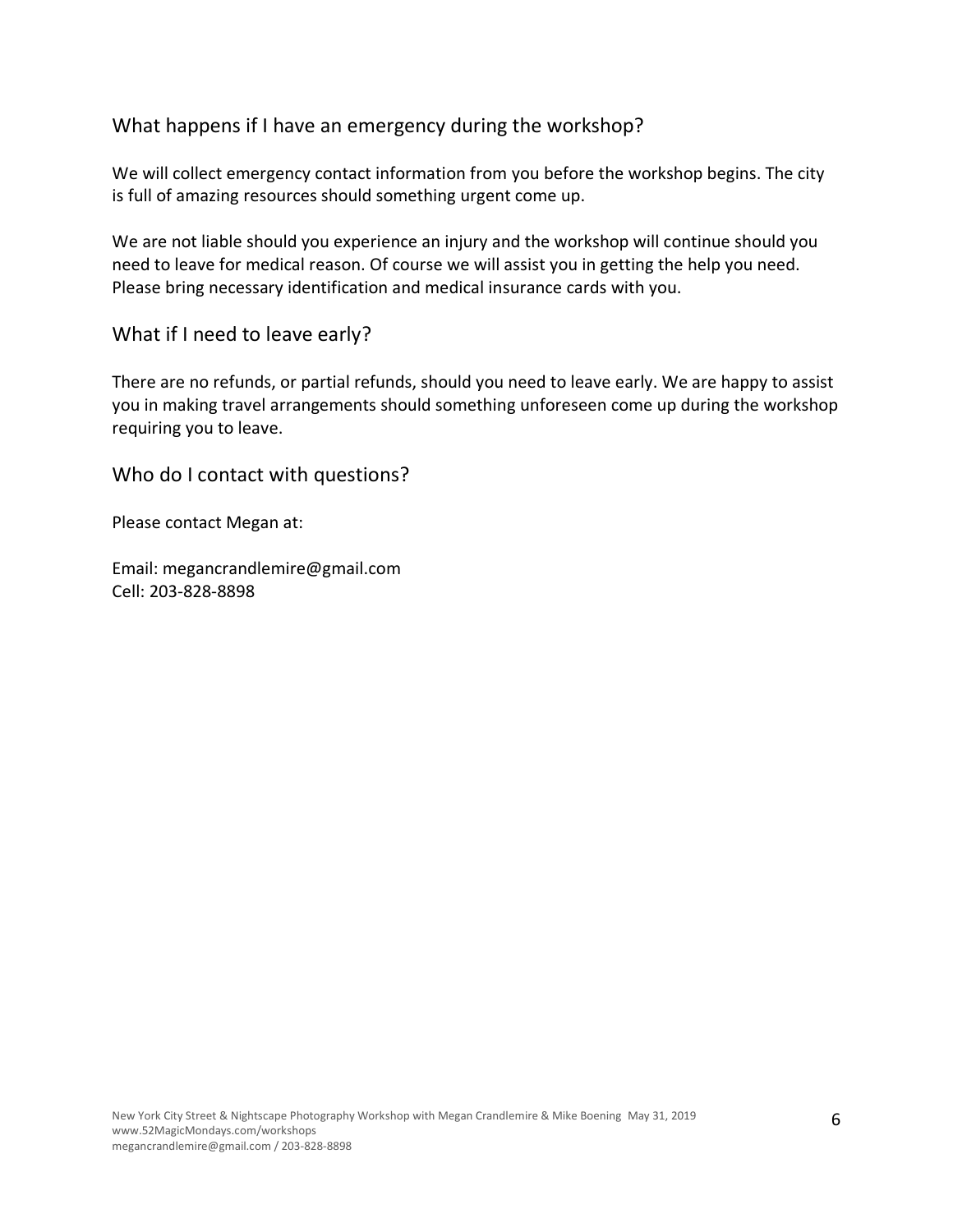### Your Hosts

#### About Megan Crandlemire

I became passionate about photography in 2014 when I switched to Olympus gear. My obsession morphed into a 52 week street photography project in New York City I called "52 Magic Mondays". I traveled every Monday for 52 Mondays in a row to photograph the streets of New York City in 2016. The project became like a walking meditation with camera in hand. I blogged weekly and shared over 3,000 images.It was both a creative endeavor and spiritual journey that changed my life in so many positive ways. Street photography puts me "in the zone" and I often reflect on my images afterwards, letting them show me something I didn't know about myself. I explored all 5 boroughs of New York City during the project and can navigate the city like a native.

My work has won several photography awards. In 2017, I was recognized as an Olympus Superfan, catching the attention of Olympus for my 52 Magic Mondays project. I continue to blog and am publishing my first book in 2019 about my Magic Mondays journey. I give presentations about street photography at organizations and camera clubs. You can view my New York City street photography images on this website. www.52MagicMondays.com

In addition to speaking and conducting workshops, I offer event photography and portrait sessions at my studio in Connecticut and on location in CT and New York City.

I love the camaraderie of sharing this passion with others!

Links for Megan: www.52MagicMondays.com www.MeganCrandlemire.com Instagram: @megancrandlemirephotography Flickr: https://www.flickr.com/people/megancrandlemirephotography/ Fine Art America: https://fineartamerica.com/artists/megan+crandlemire